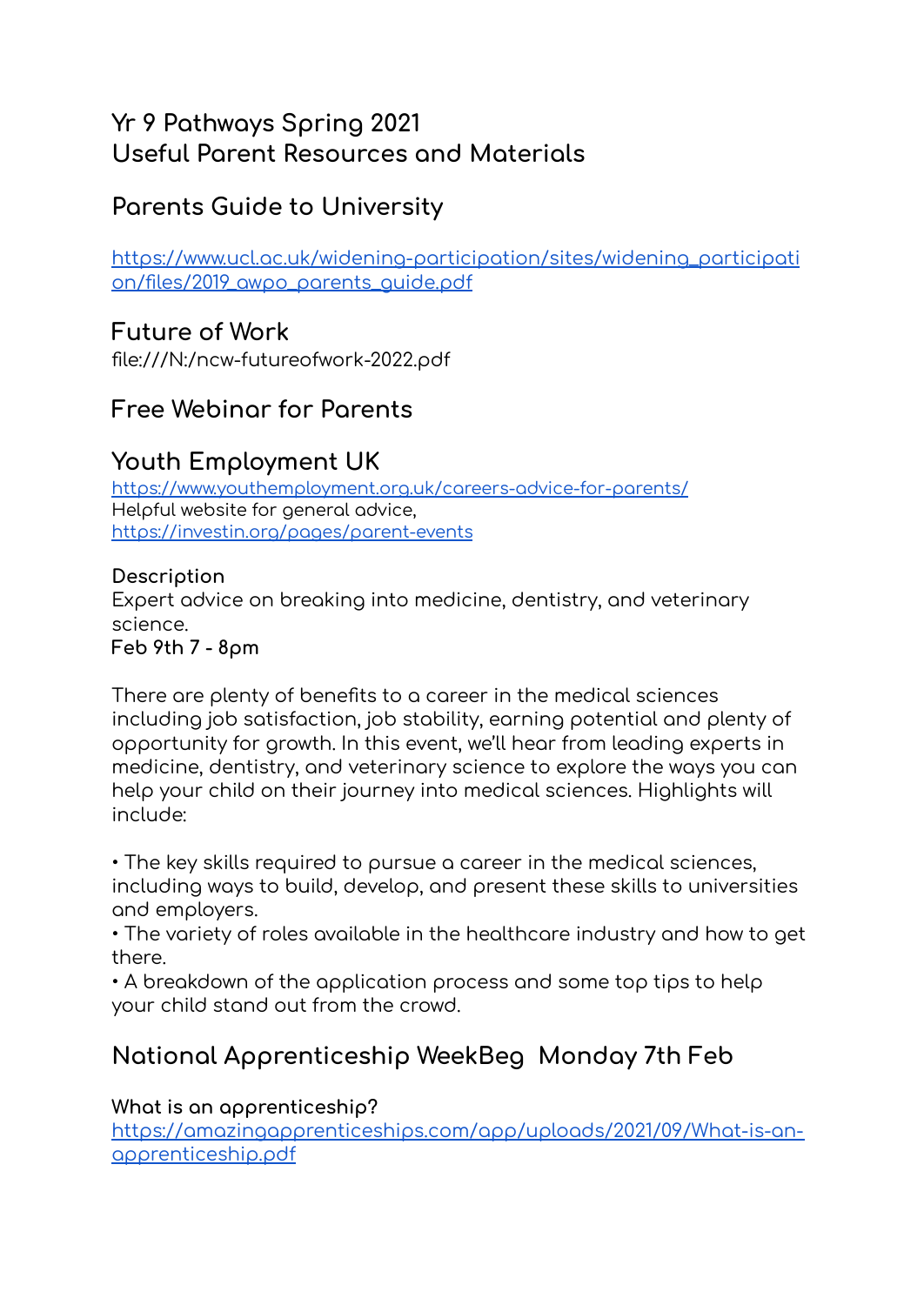#### **Parent and Carer Zone**

<https://amazingapprenticeships.com/parent-zone/>

#### **What is an apprenticeship = quiz**

[https://amazingapprenticeships.com/resource/the-apprenticeship-quiz](https://amazingapprenticeships.com/resource/the-apprenticeship-quiz-2022/) [-2022/](https://amazingapprenticeships.com/resource/the-apprenticeship-quiz-2022/)

#### **Promoting Diversity across apprenticeships** <https://amazingapprenticeships.com/naw2022/schools/>

#### **Short subject films**

<https://amazingapprenticeships.com/think-apprenticeships-films/>

<https://www.nationalapprenticeshipweek.co.uk/>

### **National Careers Week Week Beg March 7th**

**National Careers Week - the Careers Download** file:///N:/ncw-the-career-download-digital-edition-2-v2.pdf

### **Free Webinar for Parents**

### **Success Beyond School: Breaking into Business Description**

**Inspiring Entrepreneurship in Our Young Women March 9th 7 - 8pm**

To celebrate International Women's Day, we are breaking down barriers and busting common misconceptions about women in business and finance. We'll be sharing some top takeaways to help nurture your child's entrepreneurial spirit and provide them with the tools they need to be a successful businesswoman. In this event, we'll hear from professionals who are driving change in a typically male-dominated industry. Highlights include:

• The key skills required to pursue a career in business, entrepreneurship, and finance, including ways to build, develop, and present these skills to universities and employers.

• The importance of diversity in the workplace and how different perspectives are changing the industry.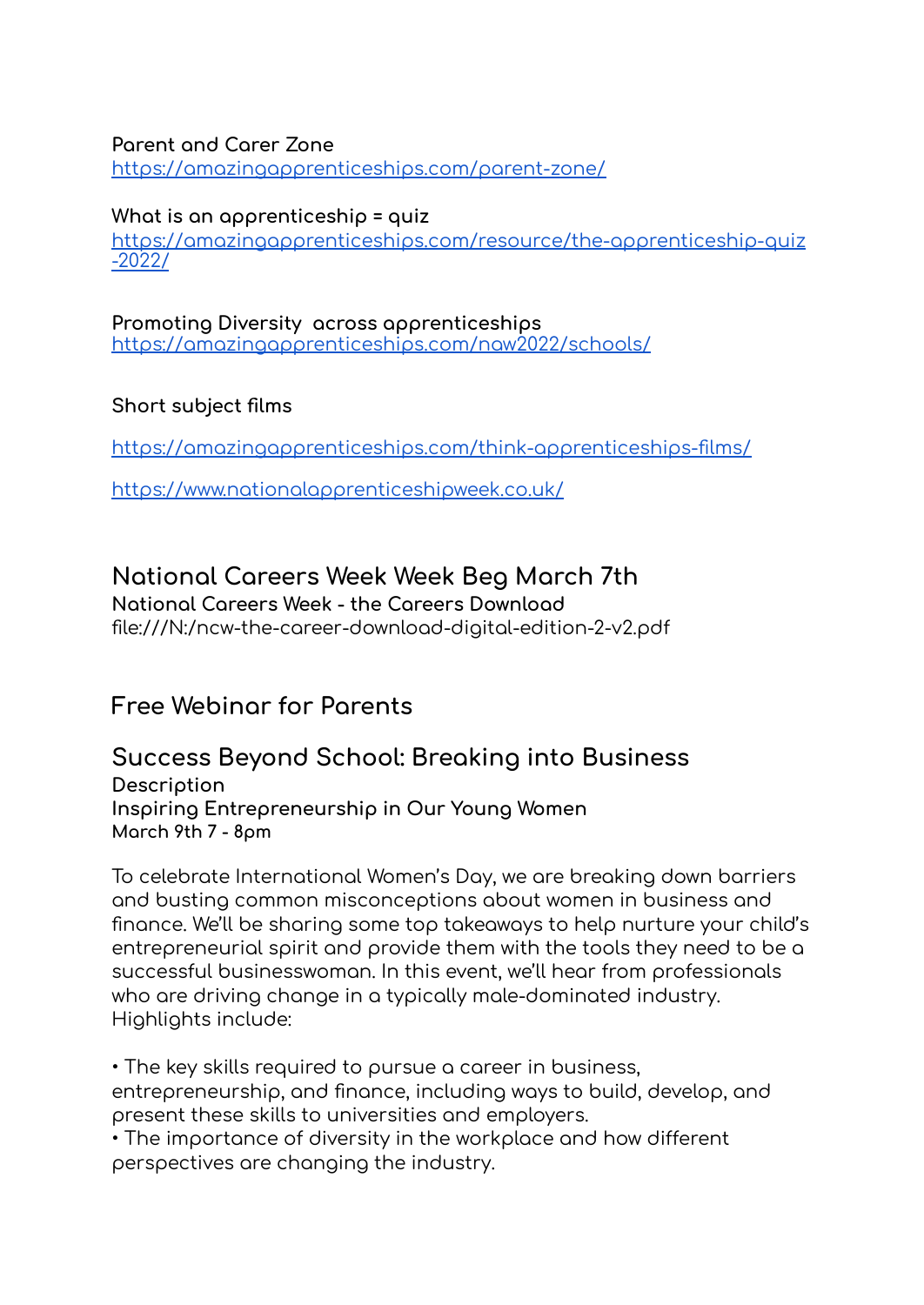• Top tips for your child to find their inner professional at an early age

### **Wellbeing tips**

[https://b03c29e7-9df0-4192-8774-72be7bc63557.filesusr.com/ugd/a0f9e4\\_3c7a49](https://b03c29e7-9df0-4192-8774-72be7bc63557.filesusr.com/ugd/a0f9e4_3c7a497e57d7464faa6752e0fa20e413.pdf) [7e57d7464faa6752e0fa20e413.pdf](https://b03c29e7-9df0-4192-8774-72be7bc63557.filesusr.com/ugd/a0f9e4_3c7a497e57d7464faa6752e0fa20e413.pdf)

**Parents Guide to Virtual Work Experience Opportunities** <https://www.theparentsguideto.co.uk/post/virtual-work-experience>

## **Career Pilot**

Expert careers information and tools for 11-19 year olds <https://www.careerpilot.org.uk/>

# **ICould**

Information about talking to your child about careers

- Making decisions about next steps
- Talking with your child about careers
- Using Labour Market Information
- Digital safety

#### <https://icould.com/information-for-parents/>

Start thinking about your career and discover your personality type Take the Buzz Quiz <https://icould.com/buzz-quiz>

### **LifeSkills for Families**

Tools, tips and activities to help your family build money and employability skills for their future. <https://barclayslifeskills.com/families/>

## **Careers information and advice from the Careers Writers**

Association<https://www.parentalguidance.org.uk/>

### **Apprenticeships**

<https://www.gov.uk/apply-apprenticeship>